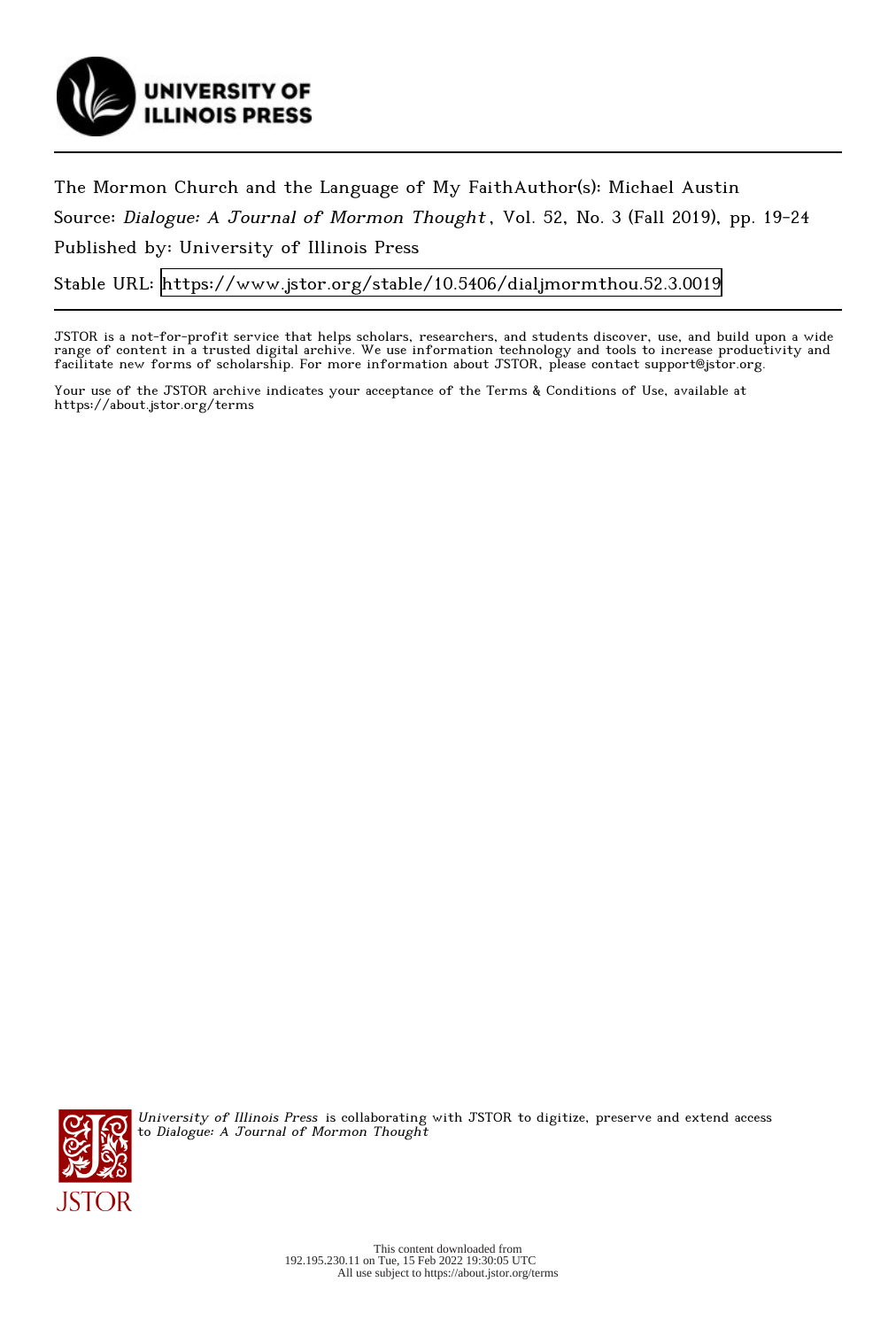## [THE MORMON CHURCH AND THE](#page--1-0)  [LANGUAGE OF MY FAITH](#page--1-0)

## [Michael Austin](#page--1-0)

It is no easy thing to command a language to change. Language just sort of happens, and those who make the rules eventually have to get on board or become irrelevant. Only pedants and fools think that they can stand in the path of linguistic evolution and order language itself to stop doing what it wants to do.

Well, pedants, fools, and the *Académie française*—one of the the world's oldest and most prestigious institutes for the regulation of a language. The forty members of the *Académie,* known fondly as *les Immortels*, choose their own replacements, govern their own affairs, and answer to nobody's will but their own. Since the days of Cardinal Richelieu, who established it 1634 the *Académie française* has been responsible for preserving the integrity of the French language.

In recent years, the *Académie* has lead the charge against English loan words like *le weekend* and *le best of*—words that have, in their view, polluted the French language. In their official dictionaries and style sheets, they recommend alternatives for new English words that appear to be gaining currency. Don't say *networking*, they insist. Say *travail en réseau*—it is more French.

Does it work? Sometimes it does, sometimes it doesn't. French editors generally accept the recommendations of the *Académie*, and French Universities teach their standards. But French is a global language with 440 million speakers, only about 15% of whom live in France. Official as the *Académie française* may be in the country where the French language emerged, most of the people in the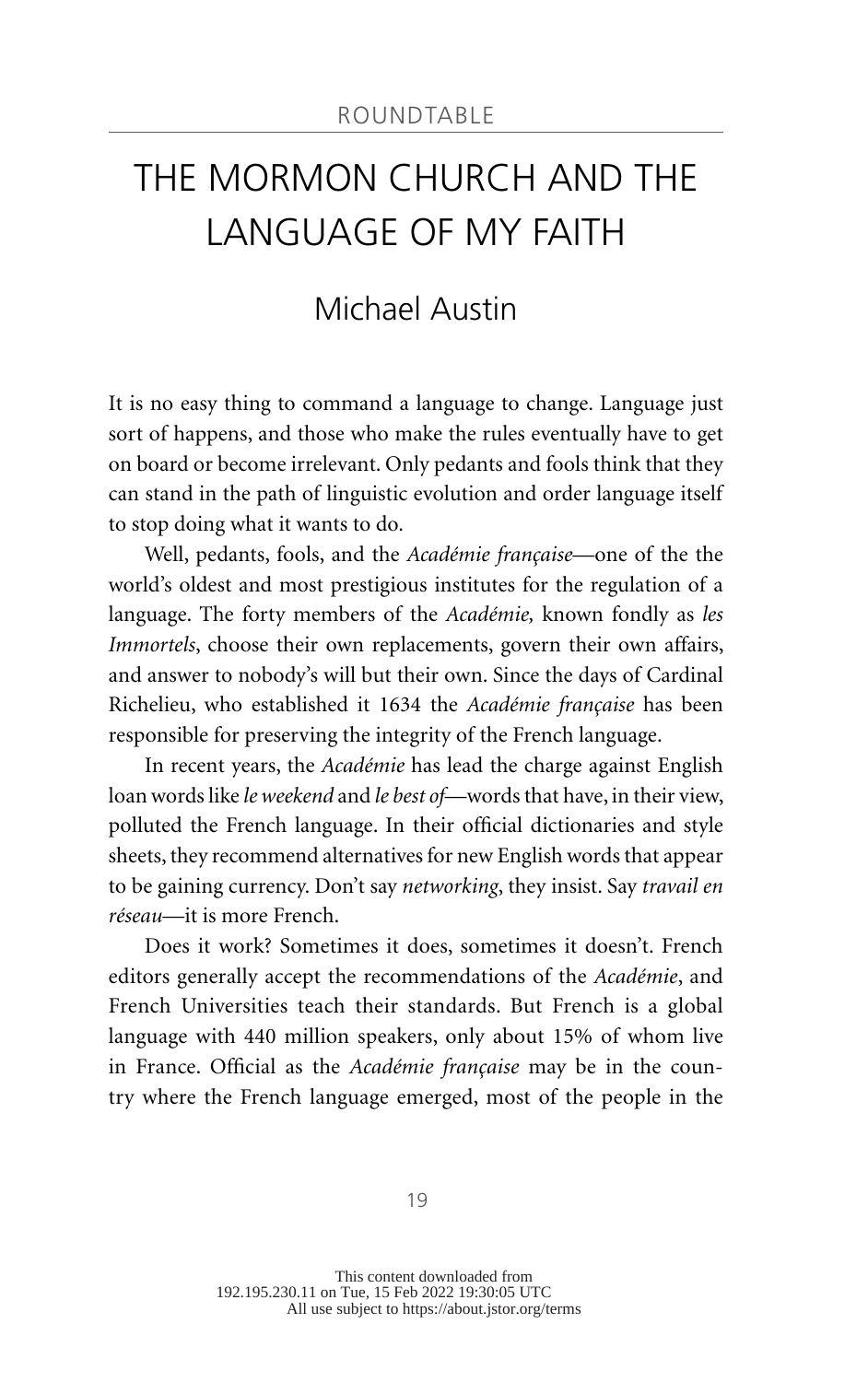world who speak French as a first language have probably never heard of it. And, as it commands neither an army nor a police force, its regulations bind only those who agree to be bound. English does not have an official academy—the British were more concerned about acquiring the world's wealth than with taming its wild tongues. But we do have the *Chicago Manual of Style*, which works in somewhat the same way. Some people declare rules, some people follow them, some teachers teach them, most editors enforce them, and just about everybody else talks however they want. It has been going on for a long, long time.

But even when backed by the authority of the French Crown or the University of Chicago, only certain kinds of rules can be declared, followed, and ignored like this. We can call these "regulative rules" because they regulate the way that language is used in official and semi-official venues. A good English example of a regulative rule is "use *fewer* with things that can be counted (count nouns) and *less* with things that can only be measured (mass nouns)." I know this rule well, and I observe it meticulously in my own writing. I have probably marked wrong a thousand times on student papers. But when I see a sign in a store that says *TEN ITEMS OR LESS*, I still know what it means. I may clutch my metaphorical pearls and feel superior for a few minutes, but I don't scratch my head in confusion. The sign, I know, is still in English. But if I saw a sign that said *LESS TEN OR ITEMS*, I would have no idea how to interpret it. Such a sign would violate another kind of rule—a "constitutive rule," or a rule that constitutes part of the definition of the thing itself. Word order can vary in English, but it cannot vary indefinitely without ceasing to be English. *LESS TEN OR ITEMS* is not an incorrect sentence, but neither is it an English sentence, as it does not fulfil the semantic requirements that constitute what English means. This is how constitutive rules work.

I am spending so much time on language here because I believe that religion, at its best, is a type of language. It provides a vocabulary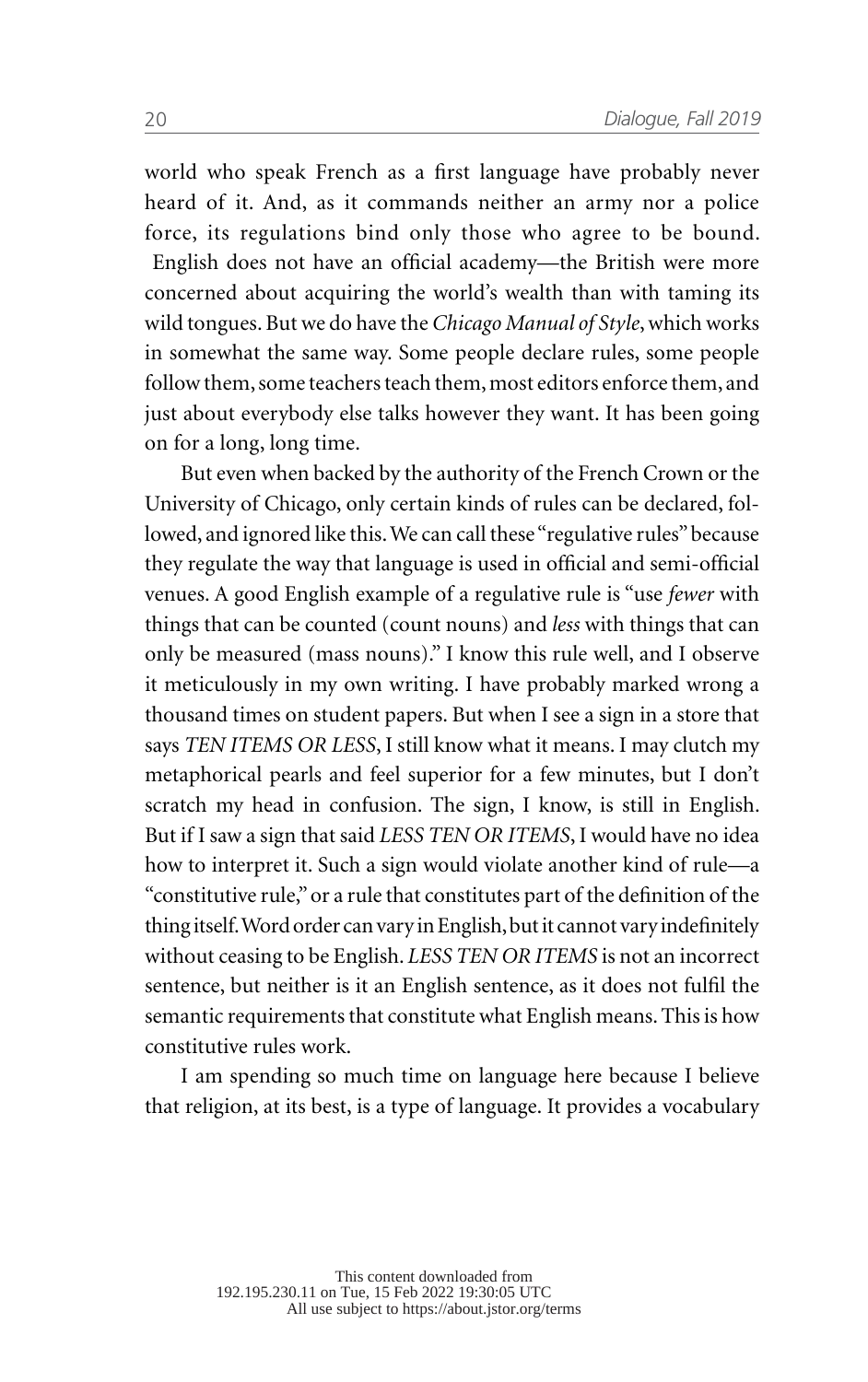and a grammar and a set of symbols that a group of people can use as the basis for shared spiritual conversations and experiences. Whether we acquire it as a child or learn it as an adult, a religion gives us the conceptual tools that we need to tools we need think and talk about spiritual things. The variety of religions and denominations in the world are the different languages of faith.

Mormonism is the language of my faith. I have spoken fluent Mormon for nearly all of my life, and I have grown comfortable with the cadencences of Mormon speech, the nuances of Mormon thought, and the peculiar ways that Mormon understands things like God (Father and Mother), agency, the afterlife, atonement, and revelation. I can get by in other spiritual languages too. Because of my life's experience, I am reasonably fluent in both Catholic and Methodist, and I have recently acquired at least a solid reading level of Muslim. I love and respect these spiritual traditions deeply, but they are not my language. When I speak them with other people, I have to translate them in my head back into Mormon.

I am, and will always be, a proud and enthusiastic participant in the Mormon Church. As it happens, I am also a member of the Church of Jesus Christ of Latter-day Saints, which is not the same thing at all. That Church's recent emphasis on its correct name has been a welcome development in my spiritual life, as it frees up the name "Mormon Church" to use to describe something else—something much less predictable and controllable than the Church of Jesus Christ of Latter-day Saints has ever been, but something nonetheless vital and important to my spiritual identity.

The two churches that I refer to—the Mormon and the Church of Jesus Christ of Latter-day Saints—are churches in different senses of the word. The former is a regulative organization with duly appointed leaders, loyal followers, buildings, codes of conduct, members, nonmembers, and a process for kicking people out. It has an address, an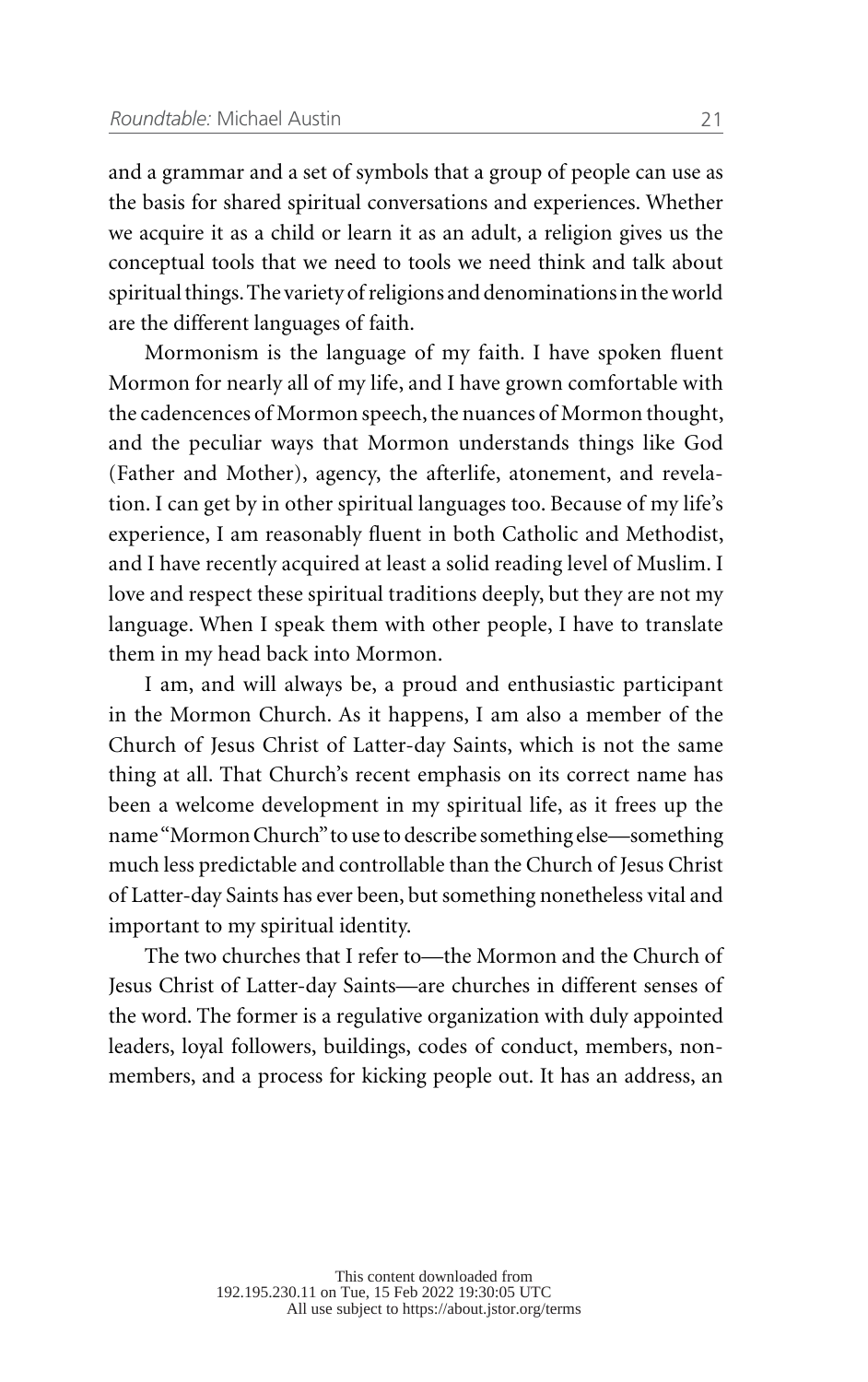official web page, a newsroom, and a tax status, and it can be sued and held liable for damages. It is, in every material sense, a thing.

The Mormon Church, on the other hand, is not a thing. Or, more accurately, it is many things. The Mormon Church is a church in a much older sense of the word: a constitutive body of people who use a common religious vocabulary and who share part of their spiritual journeys with each other. It includes everybody for whom "Mormon" is the correct noun. The adjective can vary: liberal-, orthodox-, fundamentalist-, practicing-, non-practicing-, disaffected-, excommunicated-, ex-, dry–, and post-. There is tremendous variety among, and within, these different kinds of Mormons, but we all share a culture, a history, a grammar, and a set of beliefs that we either accept or do not accept–but that partially define us whether or not we accept them.

Much like the *Académie française*, the Church of Jesus Christ of Latter-day Saints can issue proclamations binding those who agree to be bound. It has a perfect right to decide what it wants to be called and to insist, however politely, that it be called by its proper name. It can also determine who qualifies to be a member. It can let people in and kick people out. It can decide whose children can be baptized and whose children can't. And it can set rules for various levels of participation within its organization, including taking the sacrament, holding the priesthood, and attending the Temple.

The Church of Jesus Christ of Latter-day Saints can control almost every aspect of the Church of Jesus Christ of Latter-day Saints. But it has no control at all over the Mormon Church. The only requirement to be part of the Mormon Church is the desire to be part of the Mormon Church. You can't get kicked out of it, any more than you can get kicked out of "French." Affiliation is purely a matter of choosing to use the language. Some Mormons are agnostics who need to use their spiritual language to talk about what they do, and do not believe. Some Mormons are atheists who don't believe in any god, but who adopt a spiritual language to talk about how best to behave in this life. And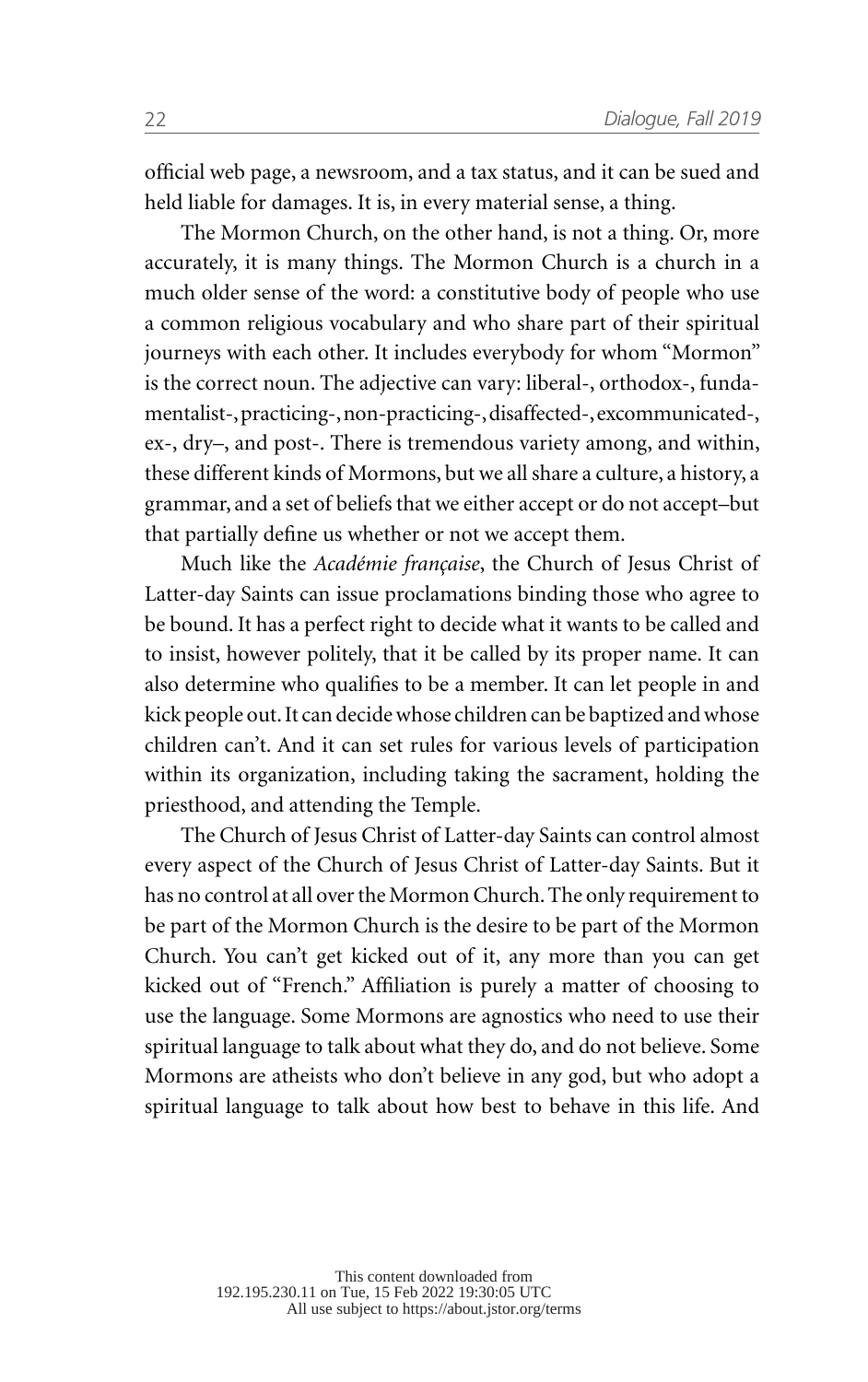some Mormons are completely comfortable declaring that the Church is true and that Joseph Smith was a prophet of God. All are part of the Mormon Church. We may not agree with each other, but we can talk to each other about where we disagree.

And we can even work together to build the Kingdom. We don't need anybody's permission to love each other or to struggle with each other towards an understanding of the divine. We can, with no organizational authority whatsoever, mourn with each other, comfort each other, bake the occasional casserole for each other, and load up each other's moving vans—even when the van is moving somebody we love away from the formal institution that some of us belong to. One's status in the Church of Jesus Christ of Latter-day Saints does not determine one's place in the Mormon Church, nor do the rules of the regulative organization constrain our responsibility to the constitutive body of the Saints.

The Mormon people have not been called to go to Zion; we have been called to build Zion wherever we are—and this is true spiritually as well as geographically. Like all large communities, Mormonism has a center and a periphery. Once upon a time, these were geographical markers. The center was in the Utah urban corridor, and the periphery extended to the deserts of Nevada and California and the inhospitable borderlands between Southern Arizona and Northern Mexico. Today, the markers of the community are cultural and spiritual rather than geographical. Mormons exist all along different spectrums of activity, belief, and behavior.

Many of us find ourselves, at least some of the time, in the inhospitable borderlands of our religion and our culture—between activity and inactivity, belief and doubt, orthodoxy and dissent and all manner of social and spiritual wilderness. But that's OK because there are a lot of us wandering around looking for a place to start blossoming. As a people, we have always been able to build thriving communities in the spaces that nobody else wants to inhabit. Making deserts blossom is kind of our thing. We are Mormons; it's what we do.